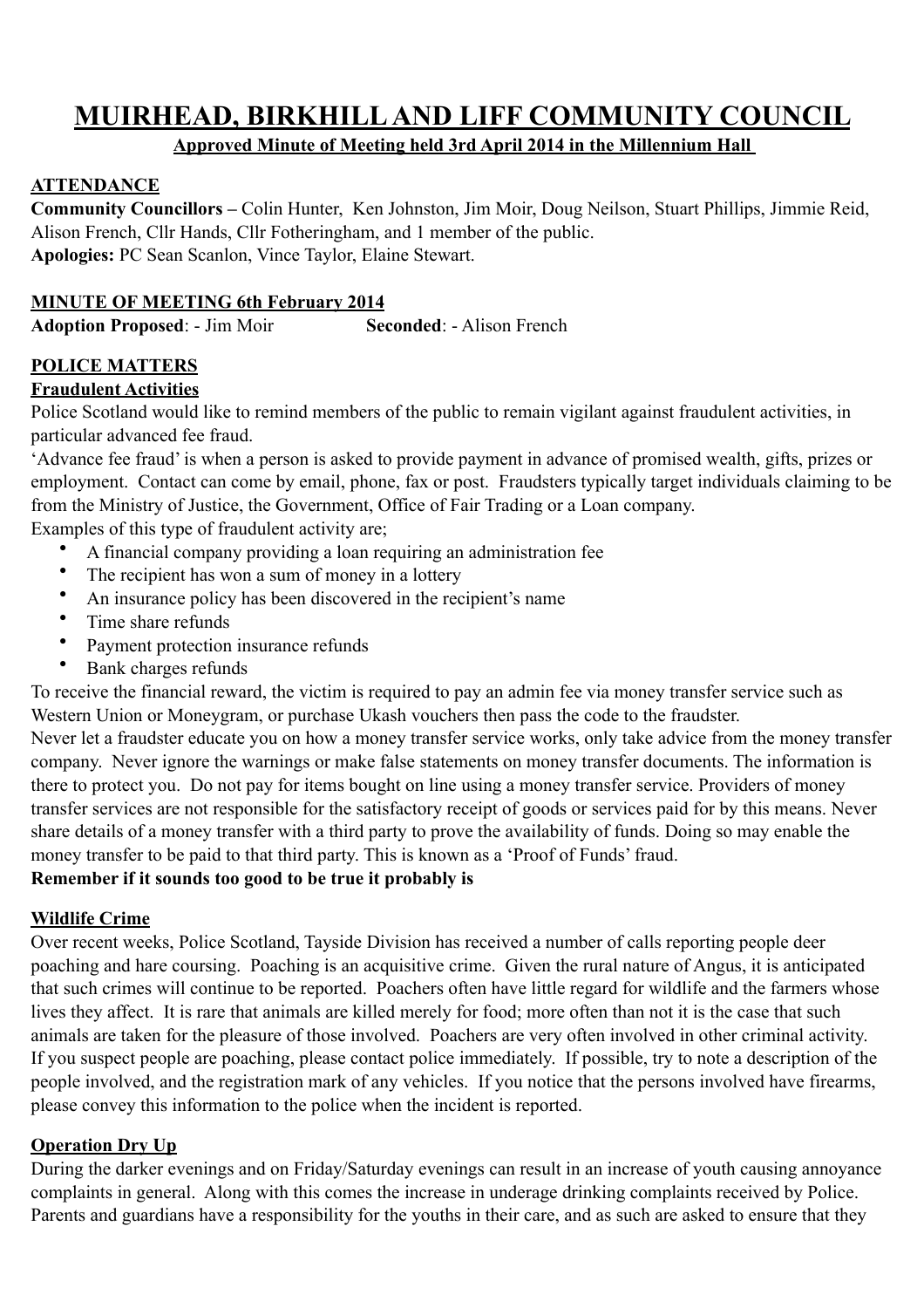know where their children are, who they are with and what they are doing. Alcohol causes untold damage to the health of young people, as well as contributing to antisocial behaviour and criminal activity. Many parents are of the opinion that by them supplying their children with alcohol that they are controlling the quantities consumed, however this is quite often not the case. Youths can, and do, leave the residential property, consume more alcohol and commit antisocial behaviour and crime. Furthermore, being under the influence of alcohol can increase a person's chances of being a victim of crime.

#### **Dark Evenings Crime**

Police Scotland would like to remind householders of the importance of home security. Police Scotland would ask members of the public to be extra vigilant, especially since the clocks have been put back with the darker nights and mornings and be aware of seeing anyone or any vehicles that are unfamiliar to the area or in suspicious circumstances. Also consider installing security lighting and/or timer switches in the house if going out for the evening. Criminals often carry out opportunist crimes, and will be looking to take advantage of open or unlocked doors and windows to steal from houses, garages, sheds and other outbuildings. As householders and their families head outdoors, doors and windows are often left wide open – providing an invitation for criminals who can sneak in and out in a matter of seconds taking valuable property with them.

#### **Housebreakings/Thefts, – Sidlaw area**

Crimes have been committed recently in the following areas:- Hosie Park, Dronley, Braeside, Auchterhouse, Coupar Angus Road, Wester Balruddery, Drum, Eassie, Woodside Road Liff, Berryhill Road Fowlis and on the B954 near to Meigle.

#### **Scrap Metal Thefts**

Scrap Metal and diesel thefts continue to strike rural Angus area when unattended items of scrap are seen lying around and is an open invite into the yard or field by strangers. Once within the yard or field they take the opportunity to have a good look around and if an insecure fuel tank is seen then there is a high chance that the diesel will be stolen at the time or there might be unwelcome visitors during the night.

Fuel tanks can be easily secured for a minimum cost by simply purchasing a good quality padlock or seeking advice from your fuel supplier.

#### **Vandalism**

Despite a downward trend over the previous few years, Vandalism does remain an issue in Angus. Vandalism is a crime which affects people's quality of life and costs communities millions to repair. It is easy to dismiss vandalism as a minor offence, but it does have a big impact on local communities (higher insurance premiums, facilities being out of use, may increase the fear of crime).

#### **Antisocial Behaviour**

The main issue which affects the communities of Angus is Antisocial Behaviour – in all its guises. ASB includes issues such as dog fouling, littering, neighbour noise, youth annoyance etc. Complaints of ASB, in particular noisy neighbours, tend to increase during the summer months. Angus Community Safety Team will continue to deal with problem residents in a robust manner. Please report such incidents to **Access Line on 08452 777 778.**

### **Antisocial Behaviour on Angus Roads**

Police Scotland and its partners continue to receive complaints or anecdotal information regarding people driving in an antisocial manner, or perhaps having noisy vehicles. Please help us to combat all of the above by reporting to **Police Scotland** on **101** or to **Crimestoppers** anonymously on **0800 555 111**.

### **FOWLIS VILLAGE GREEN**

Those in attendance noted the advice received from the Faculty of Advocates Scotland Free Legal Service and in particular: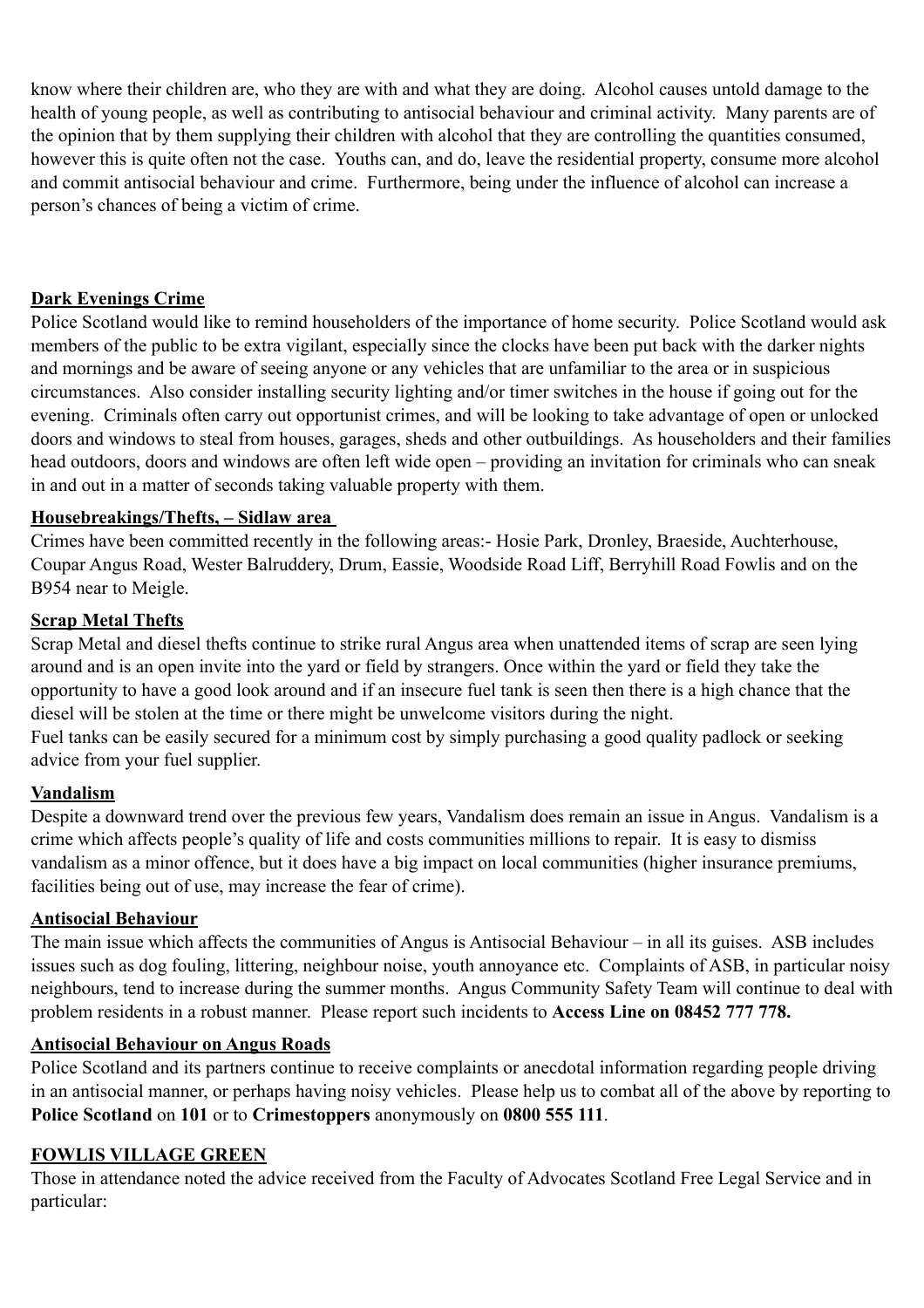1. that Angus Council have no legal responsibility for the Green and cannot be compelled to do anything; but

2. that Condition 17 of the planning permission for Fowlis Village regarding maintenance of the Green was "imperfect in that it did not have a time limit, nor express the obligation in perpetuity".

The meeting noted that (2) above was consistent with advice previously received from a Scots Law solicitor who specialised in planning law on the Just Answer web site and from Planning Aid Scotland.

The meeting also noted that whilst Angus Council may not have a legal responsibility for the Green, they recalled that following a Land Registry search, it had been confirmed that Fowlis Village residents had no legal responsibility either.

Those present agreed that, as Angus Council had made errors during the planning consent process which resulted in the current situation, Angus Council should rectify this wrong.

The meeting discussed the merits of further dialogue with Council officers or representation to the Communities Committee of Angus Council. Following discussion the meeting agreed in the first instance to request an on-site meeting with Vivien Smith, Head of Planning and Place, Angus Council, with an invitation to attend going to local councillors and community councillors.

Members reserved the right to make representation to the Angus Council Communities Committee thereafter, if need be. Brian Smyth is to prepare a briefing document for circulation in advance of the meeting.

### **TAYplan**

TAYplan have provided details of the Main Issues Report Consultation for the Approved Strategic Development Plan. These are: -

- 1. Consultation to run from 15 April until 27 June 2014.
- 2. Details and updates to be available through<http://www.tayplan.sdpa.gov.uk/>,
- 3. To follow on Twitter - [https://twitter.com/TAYplan](https://twitter.com/tayplan).

The meeting noted that there were problems accessing this information due to the link on computer however explanatory meetings will be held in Dundee and Perth. There are two briefing events to be held for Elected Members and Community Councils, one in Dundee on 15 April and one in Perth on 17 April.

Eight drop in events are planned from early April until early June. The 2 nearest to us are in Dundee, Discovery 3pm - 7pm on Thursday 15 May, and, Marryat Hall 11.30am - 4.30pm on Saturday 7 June.

#### **SUPERFAST BROADBAND**

The Printing and Distribution of Leaflets was discussed and authorised. We need as many people as possible to Register their interest if we are to get better speeds

### **CORRESPONDENCE**

At their meeting of 4 March 2014 the Development and Enterprise Committee approved the fifth annual review and roll forward of the Angus Development Plan Scheme (DPS). The purpose of the Development Plan Scheme is to set out the broad programme for preparing and reviewing the Local Development Plan for Angus and what is likely to be involved at each stage. In addition the Angus Development Plan Scheme (Revised March 2014) will be available for reference, free of charge, during normal working hours at all Public Libraries and ACCESS Offices in Angus and Planning Reception, County Buildings, Forfar. Alternatively the document can be viewed on the Council's internet page at [www.angus.gov.uk/localdevelopmentplan/](http://www.angus.gov.uk/localdevelopmentplan/) Residents are asked to review and respond.

### **ROADS**

Grass Verge outside Millennium Hall/Bowling Club – We believe that the grass Seed has now been planted

#### **FINANCE**

Finances are in order and healthy. Our Insurance will require renewal shortly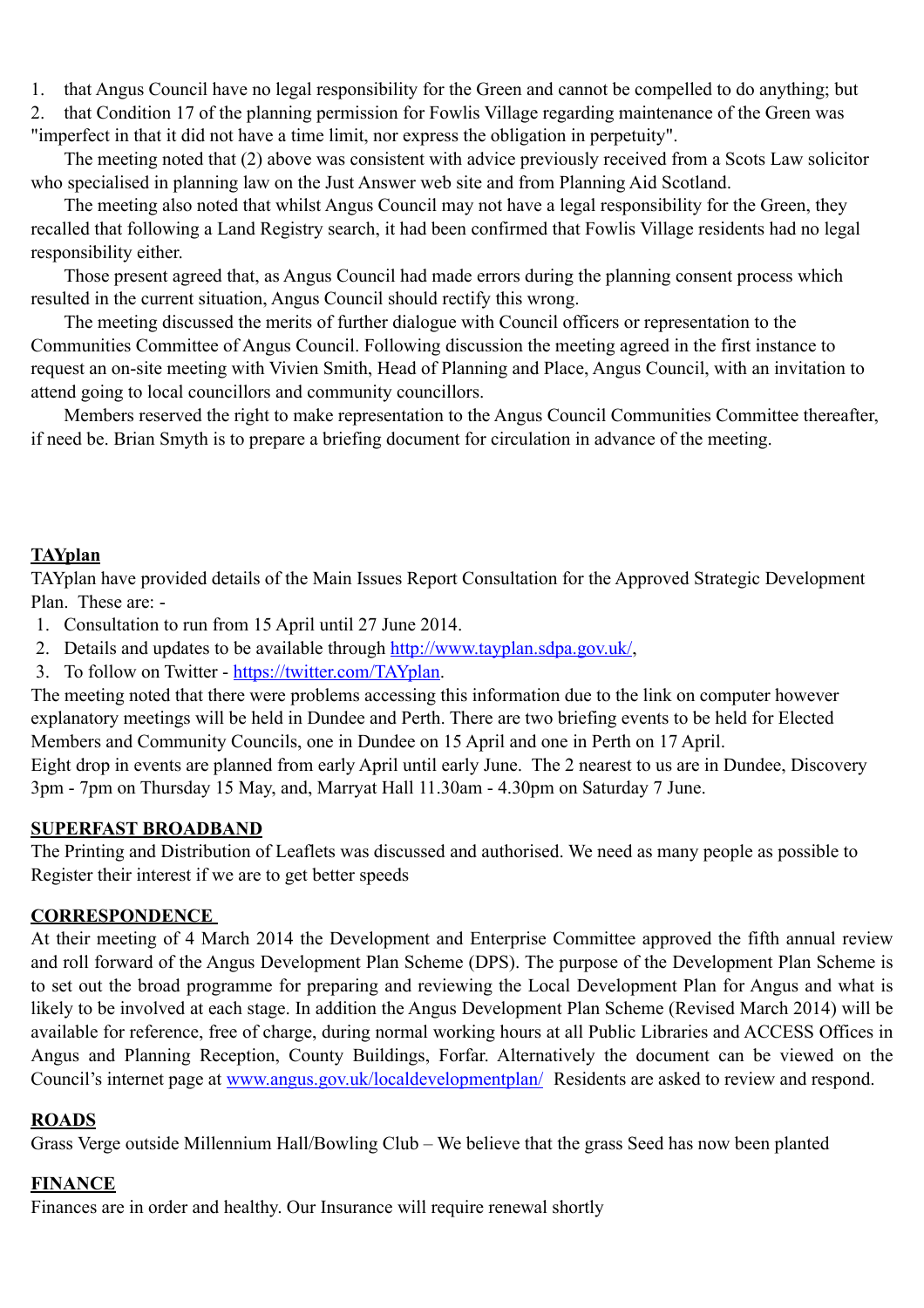# **PLANNING**

The online survey for our Local Development strategy closed on 17<sup>th</sup> March

# **COMMUNICATION**

#### **Mobile Library**

Ways of promoting the use of the libraries will be considered and partnership with agencies encouraged. Those in the communities being served by the mobiles will be consulted.

Some of the options being considered as part of the Rural Access Vehicles (Mobile Library) Service Review are:-

- 1. Timetable to an "area" rather than a particular stop
- 2. Fortnightly stops for the public at the same time each fortnight
- 3. To include weekend and evening stops on the timetables
- 4. Timetables for Summer & Winter may be possible (note that Leisure Centres change their activity timetables with with the seasons)
- 5. To ask whether people would like the van to stop in one place for a long period (a number of hours/half day/ full day)
- 6. To ask if longer stops would be better for IT use
- 7. To stop at large workplaces for a library service (monthly)
- 8. To find out when things are on in the village halls
- 9. Distance/accessibility to a burgh library is the criteria for service consideration, not burgh versus rural

### **Community Planning Sub Group**

The Transport Sub Group met on 11th March

- 1. Graham Hewitson is to try and insure our views are considered
- 2. Monifieth Parent Council are to meet with Quality Assurance Officer Dawn Archibald re the School Transport

#### **Website**

The website is operational and has been updated

#### **Face book**

Face book is operational

### **A O C B**

- 1. Update of the list of Community Council Meeting Dates for 2014 has been produced
- 2. Spending is to take place on the Core Paths in our area
- 3. An Angus Council Recycling Officer is to give a presentation to the next Community Council meeting (on 1st May) regarding the changes to the refuse/recycling from households which are being implemented soon
- 4. The minute of our recent Annual General Meeting will be available on the website
- 5. Date of the next Annual General Meeting will be 3rd September 2015